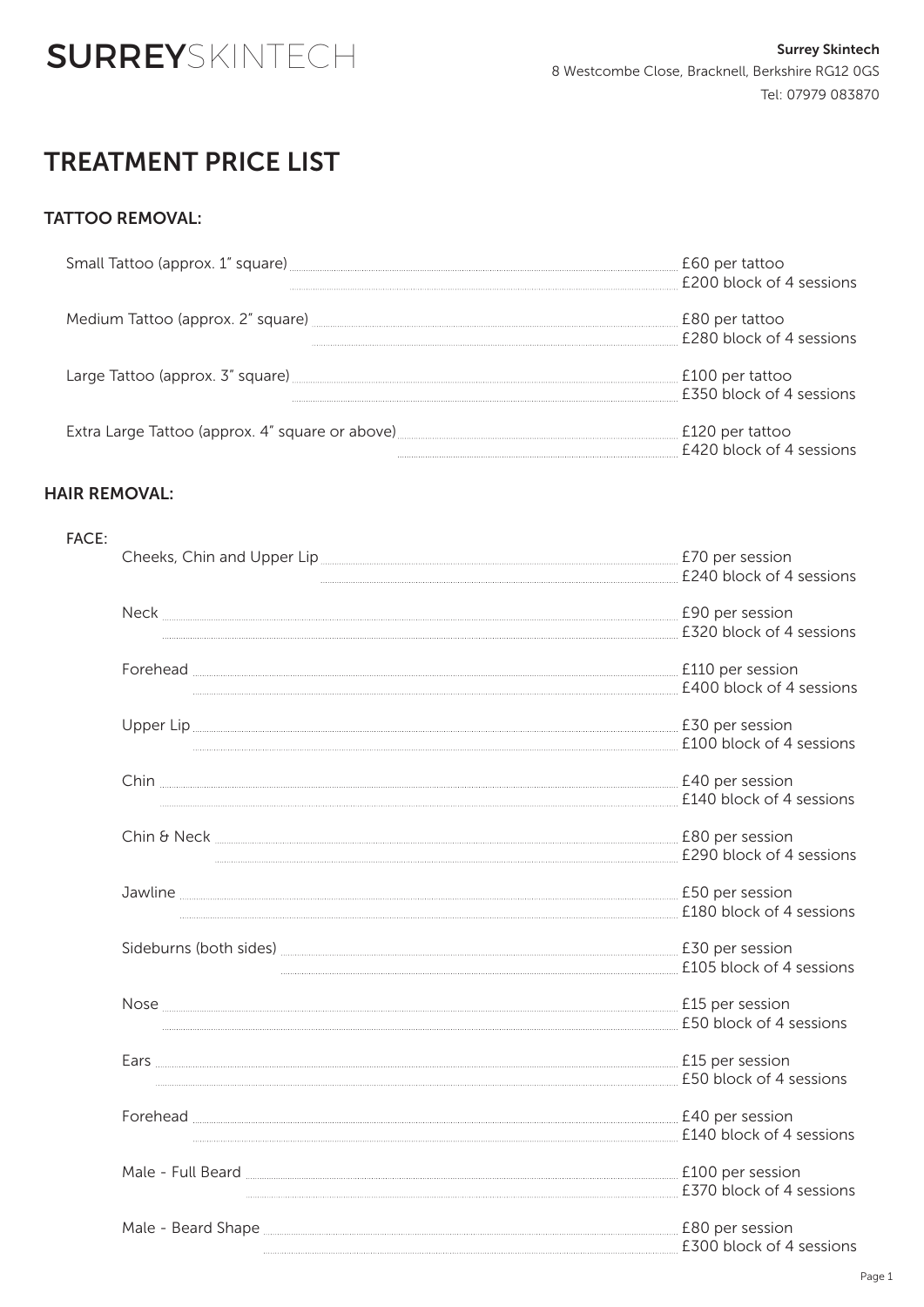# **SURREY**SKINTECH

### HAIR REMOVAL (CONTINUED):

|       |                                                                                                                                                                                                                                                              | £120 per session<br>£450 block of 4 sessions  |
|-------|--------------------------------------------------------------------------------------------------------------------------------------------------------------------------------------------------------------------------------------------------------------|-----------------------------------------------|
|       | Brow (Centre) <u>Cannon Communication</u> E30 per session                                                                                                                                                                                                    | £110 block of 4 sessions                      |
| BODY: |                                                                                                                                                                                                                                                              | . £60 per session<br>£210 block of 4 sessions |
|       |                                                                                                                                                                                                                                                              |                                               |
|       |                                                                                                                                                                                                                                                              |                                               |
|       |                                                                                                                                                                                                                                                              | £450 block of 4 sessions                      |
|       |                                                                                                                                                                                                                                                              | £370 block of 4 sessions                      |
|       |                                                                                                                                                                                                                                                              | £820 block of 4 sessions                      |
|       | Belly Button (In and Around) <b>ELEVALUATE:</b> E175 per session                                                                                                                                                                                             | £270 block of 4 sessions                      |
|       | Belly Button & Line (To Belt Line) [120] Der session [120] per session                                                                                                                                                                                       | £450 block of 4 sessions                      |
|       |                                                                                                                                                                                                                                                              | £370 block of 4 sessions                      |
|       | Full Back <u>Communications</u> E220 per session                                                                                                                                                                                                             | £820 block of 4 sessions                      |
|       | Full Back & Shoulders <b>Election</b> Control and Structure Control and Structure Control and Structure Control and Structure Control and Structure Control and Structure Control and Structure Control and Structure Control and S                          | £730 block of 4 sessions                      |
|       | Half Back Elong Pression E100 per session                                                                                                                                                                                                                    | £370 block of 4 sessions                      |
|       |                                                                                                                                                                                                                                                              | £880 block of 4 sessions                      |
|       | Full Legs - No Feet (Both) <u>[</u> [11] Full Legs - No Feet (Both) <b>[201]</b> Full Legs - No Feet (Both) <b>[201]</b> Full Legs - No Feet (Both) <b>[201]</b> Full Legs - No Feet (Both) <b>[201]</b> Full Legs - No Feet (Both) <b>[201]</b> Full Legs - | £770 block of 4 sessions                      |
|       |                                                                                                                                                                                                                                                              | £470 block of 4 sessions                      |
|       | Buttocks Elong per session and the set of the session of the session of the session of the session of the session of the session of the session of the session of the session of the session of the session of the session of                                | £370 block of 4 sessions                      |